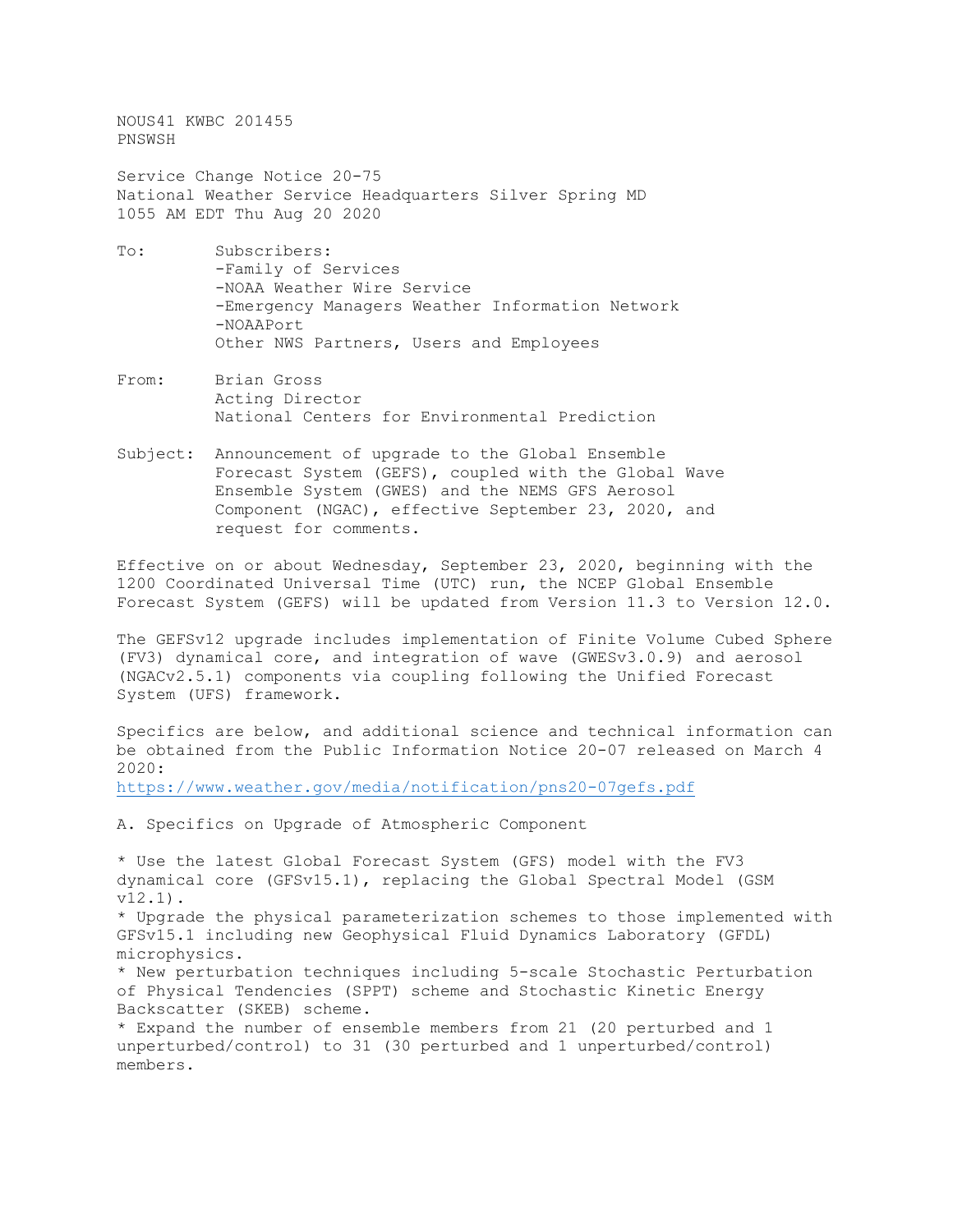\* Increase model horizontal resolution to 0.25 degree (~25 km) and maintain the same resolution throughout the forecast period for the atmosphere. \* Improved interpolation of grib2 files from the model's native Gaussian grid (see Note on Interpolation below). \* Removal of lower resolution output, and inclusion of new 0.25 deg output onto NCEP web services. \* Provide the capability for weeks 3-4 forecast guidance for atmospheric model only. Once a day at the 00Z cycle, the forecast length will extend to 35 days with the same 31 ensemble members and uniform horizontal resolution. B. Specifics on Upgrade and Integration of Wave Ensemble This upgrade includes integration of the Global Wave Ensemble System (GWES) via one-way coupling to the atmospheric model using NEMS mediator. The GWES becomes GEFSv12-wave with the following changes: \* Spherical spatial grid with increased resolution from 0.5 to 0.25 degree on average. \* Increase in number of members from 21 to 31. \* Extended forecast range from 10 to 16 days. \* Increased wind field intake stride from 3h to 1h due to coupling. \* Improved physics from source-term coefficients that were tuned using an objective framework. C. Specifics on Upgrade and Integration of Aerosol Component This upgrade also includes integration of the NEMS GFS Aerosol Component (NGAC) via one-way coupling to the atmospheric model using NEMS mediator. The NGAC becomes GEFSv12-Aerosols (one additional member of GEFSv12) with the following changes: \* Increase in horizontal resolution from 1 degree to 0.25 degree (25 km) resolution grid. \* Update to the latest version of NASA/ESRL GOCART aerosol model. \* Implementation of the ARL Fengsha dust emissions model. \* Use of Global Biomass Burning Emissions Product extended (GBBEPx) directly on the FV3 grid. \* Update the sulfate anthropogenic emissions to the Community Emissions Data System (CEDS) 2014 base version. \* Increase from 2 to 4 cycles per day. \* Improved interpolation of grib2 files from the model's native Gaussian grid (see Note on Interpolation below). More details on GEFSv12-Aerosol component are documented here: [https://www.nco.ncep.noaa.gov/pmb/changes/Global\\_Aerosols\\_5day\\_Fcsts.pdf](https://www.nco.ncep.noaa.gov/pmb/changes/Global_Aerosols_5day_Fcsts.pdf) D. Note on Interpolation of Output from Native Model Grid For the atmospheric and aerosol components, the interpolation of grib2

files from Gaussian grid to lat-lon grids is improved in GEFS v12 by (1) using the latest version of grib2 library, (2) employing a more advanced utility with higher computational precision and (3) applying more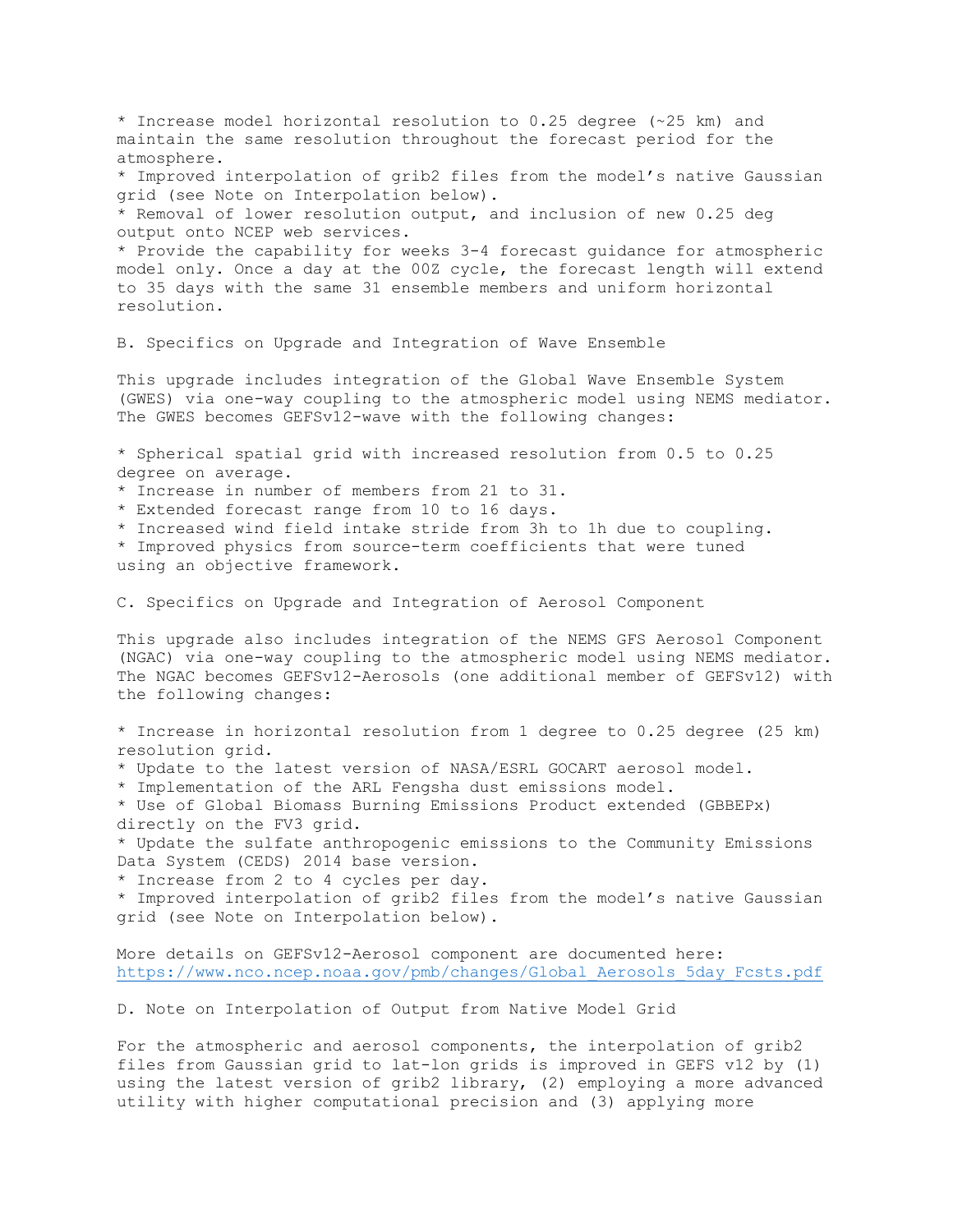accurate interpolation schemes for special parameters such as LAND variables, precipitation types, amount and rate.

E. Product Changes and Removals Associated with GEFSv12

The GEFSv12 is the first global-scale coupled forecast system at NCEP following the Unified Forecast System (UFS) framework. Because of this, there are significant changes in the data structure, resolution and ensemble membership of products due to system unification (combining GEFS, WAVE and NGAC), increased model horizontal resolution, and adding an additional 10 perturbed ensemble members for atmosphere and wave.

A significant increase in the product data volume is expected due to these changes. The GEFSv12 products disseminated via the NWS and NCEP web servers will have some changes in the directory structures and content as well.

E-1. Directory Structure Changes on NCEP Web Services

\* Wave and chemistry/aerosol output will be moving into the "gens" directory structure, and atmospheric GEFS output will be moved into an "atmos" subdirectory alongside the "wave" and "chem".

Top level web pages NOMADS:<https://nomads.ncep.noaa.gov/pub/data/nccf/com> NCEP FTP:<ftp://ftp.ncep.noaa.gov/pub/data/nccf/com> Current and new directory structure under top level web pages: current --> new Atmospheric (GEFS) gens/prod/gefs.\$PDY/\$CYC/ --> gens/prod/gefs.\$PDY/\$CYC/atmos/ Wave (GWES) wave/prod/gwes.\$PDY/ ------> gens/prod/gefs.\$PDY/\$CYC/wave/ Chemistry/Aerosol (NGAC) ngac/prod/ngac.\$PDY/ ------> gens/prod/gefs.\$PDY/\$CYC/chem/ Where \${PDY}=YYYYMMDD {Year, Month, Day; e.g. 20200908} \${CYC}=Cycle of the day; e.g. 00/06/12/18 UTC \* These changes will also be reflected in the NOMADS OpenDAP/dods and grib filter applications as following: - OpenDAP/DODS changes for GEFS output - 1 deg "combined" output featuring all GEFS pgrb2 output will be replaced with 0.5 deg pgrb2a and pgrb2b output in separate files. - Directory structure https://nomads.ncep.noaa.gov/dods/gens/gens\$PDY\$CYC will become https://nomads/ncep.noaa.gov/dods/gefs/gefs\$PDY\$CYC - Filename pattern ge\${mem}\_\${CYC}z will become ge\${mem}\_\${CYC}z\_pgrb2(a|b)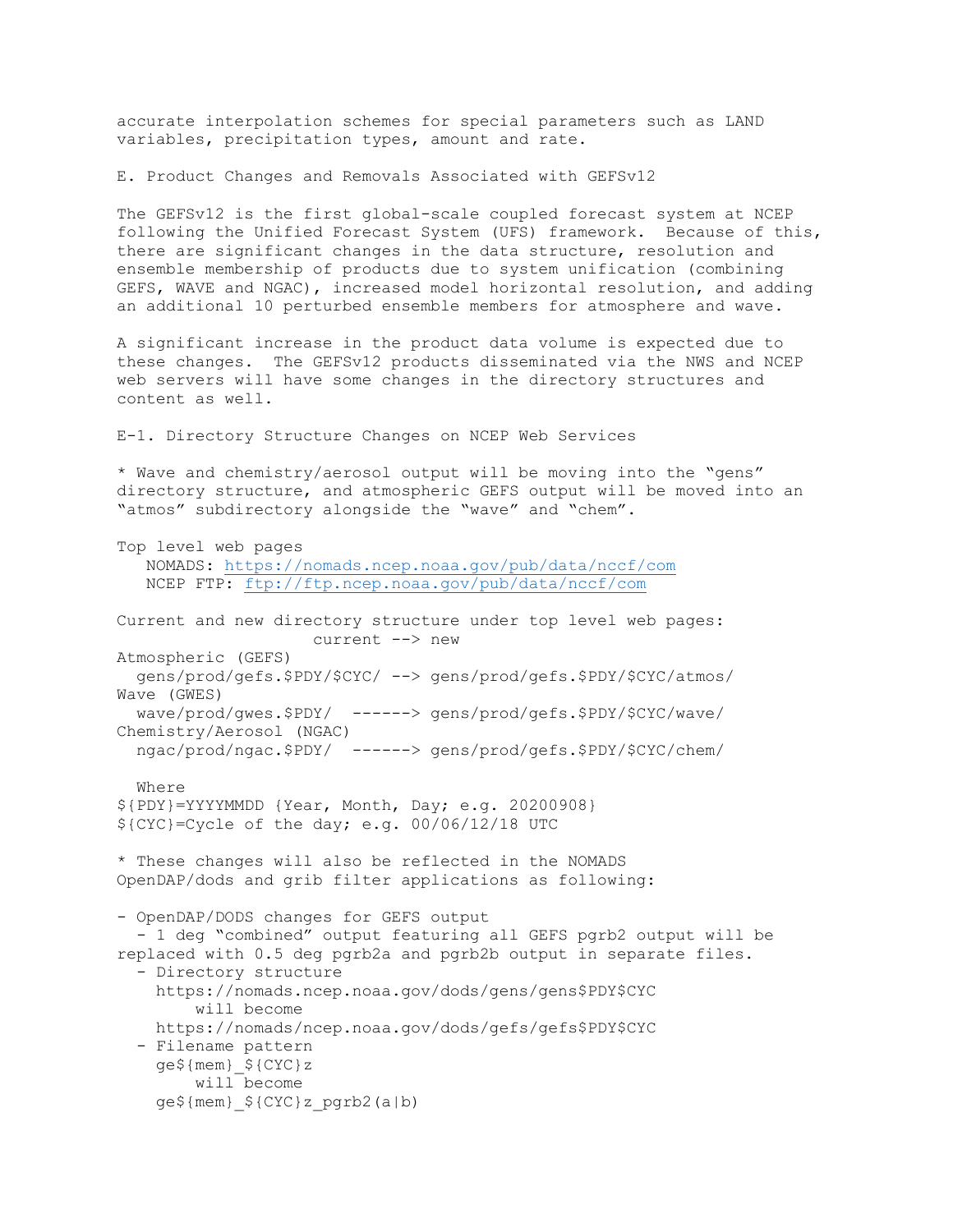```
- Existing grib filter scripts for all models will be replaced
   - GEFS
     old scripts:
     filter_gens.pl
    filter gens 0p50.pl
     new scripts:
    filter gefs atmos 0p25s.pl
    filter gefs atmos 0p50b.pl
     filter_gefs_atmos_0p50a.pl
   - NGAC
     old scripts:
    filter ngac a2d.pl
    filter ngac a3d.pl
    filter ngac aod.pl
     new scripts: 
    filter gefs chem 0p25.pl
     filter_gefs_chem_0p50.pl
   - WAVE
     old script:
    filter wave qwes.pl
     new script:
    filter gefs wave 0p25.pl
E-2. New and Changed Atmospheric (GEFS) Products
   Under gens/prod/gefs.$PDY/$CYC/atmos/
* New products
  - The "pgrb2sp25" sub-directory contains commonly used variables at 
0.25 degree resolution. Forecast hour 000 has 22 variables, all other 
forecast hours have 34 variables - see Appendix 1.
   The new file names are:
       pgrb2sp25/ge${mem}.t${CYC}z.pgrb2s.0p25.f${hhh}
   Where
${mem}=ensemble member/product; e.g. avg (mean); spr (spread); 
c00 (control); p01; p02; …; p30
${hhh}=forecast hour; e.g. 000; 003; 006; …; 384
   - The "bufr" sub-directory contains the newly added bufr station files
organized in its own sub-directories for each member (c00, p01-p30) plus 
ensemble average (avg) as an extra member. Each member-specific sub-
directory contains station data time series (also known as BUFR sounding) 
up to 180 hours for all available (2109) sounding locations. In 
addition, 9 collective files are generated for the 9 geographic regions 
of the world.
   The new directory and file names are:
       bufr/${mem}/bufr.${station}.${PDY}${CYC} - station data
       bufr/${mem}/ge${mem}_collective{1...9}.fil - collectives
   Where
${mem}=ensemble member/product; e.g. avg (mean); c00 (control);
p01; p02; …; p30
${station}={6 digits station ID; e.g. 724017}
${PDY}=YYYYMMDD {Year, Month, Day; e.g. 20200908} 
${CYC}=Cycle of the day; e.g. 00/06/12/18 UTC
```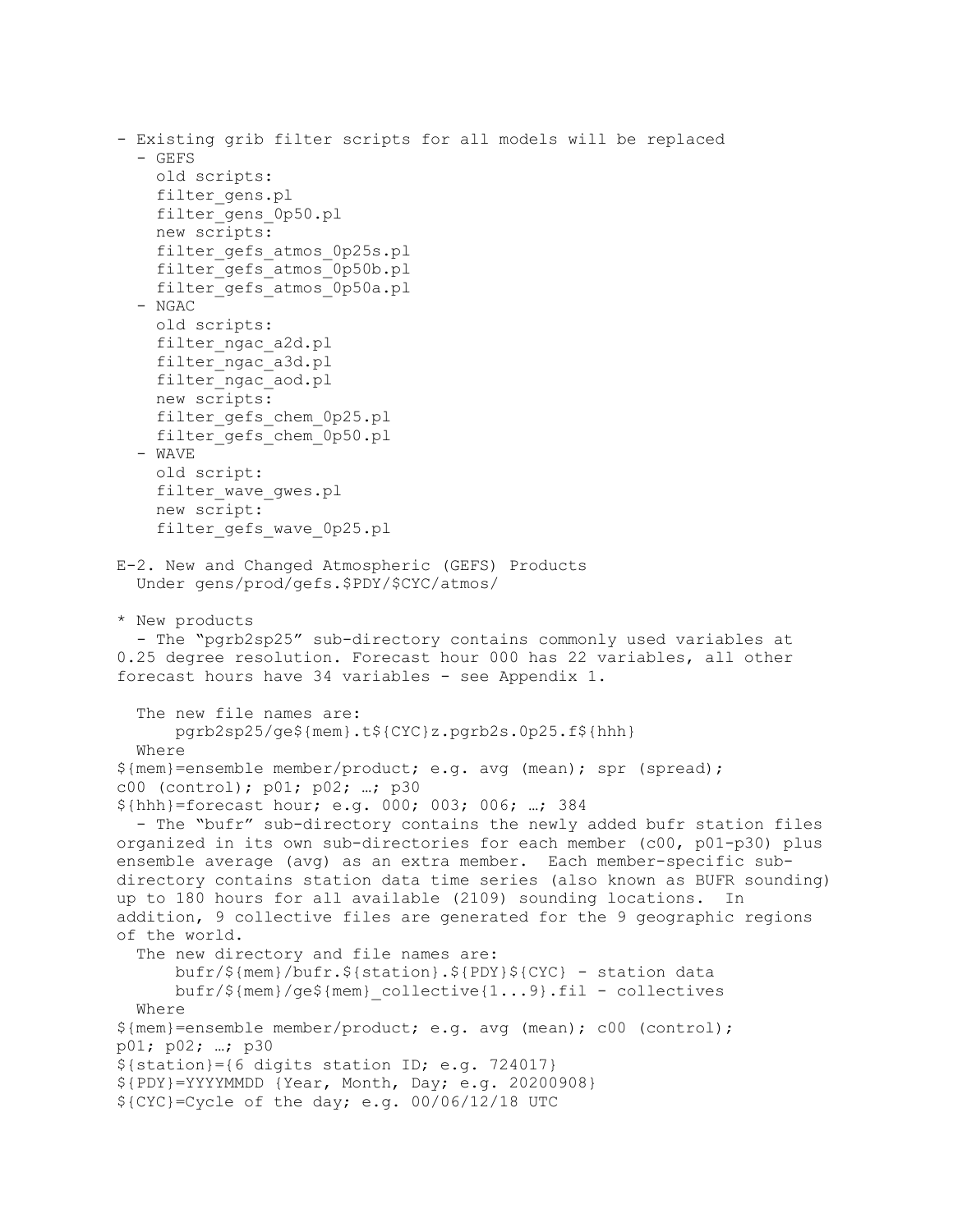\* Existing products gaining new variables and extension to 35 days at 00 UTC - The files in the "pgrb2ap5" and "pgrb2bp5" sub-directories contain a total of 590 (473 for f000) variables (see Appendix 2) at 0.5 degree resolution, output every 3 hours out to 10 days, then every 6 hours out to 16 (35 days for 00UTC only) days for all members. 76 new variables are included in the "pgrb2bp5" sub-directory (see Appendix 3). - The 00Z cycle atmosphere-only forecast for 16 to 35 days are conducted in 4 groups outside the primary 3-hour GEFS window and the new files for 390 to 840 hours will be generated much later, up to 21 hours after the 384 hour products. Existing filenames are: pgrb2ap5/ge\${mem}.t\${CYC}z.pgrb2a.0p50.f\${hhh} pgrb2bp5/ge\${mem}.t\${CYC}z.pgrb2b.0p50.f\${hhh} Where \${mem}=ensemble member/product; e.g. avg (mean); spr (spread); c00 (control); p01; p02; …; p30 \${CYC}=Cycle of the day; e.g. 00/06/12/18 UTC \${hhh}=forecast hour; e.g. 000; 003; 006; …; 237, 240, 246, ...., 384; and (00UTC only) 390; 396; ....; 840 \* Existing products increasing in size - With the changes in grib2 file interpolation, the data is written with higher precision, leading to substantial increase in the storage size for each grib2 record compared with the current production. The exact amount of increase can vary with the forecast lead time and the nature of the meteorological parameters. For typical examples, the pgrb2ap5 files, with the number of records unchanged, are about 16% larger in size. The pgrb2bp5 files have 18% more records and their sizes are 20-40% larger. \* Replacement of existing initial condition products - The "init" sub-directory contains the initial conditions of GEFSv12 atmospheric model integration. The file names and contents are not the same as the current operation due to the change of the model dynamical core from GSMto FV3. The following files will be removed: init/gec00.t\${CYC}z.sfcanl init/ge\${mem}.t\${CYC}z.sanl Where  $${rem}$  = ensemble member; e.g. c00 (control); p01; p02; ...; p20 \${CYC}=Cycle of the day; e.g. 00/06/12/18 UTC They are replaced by gfs (atmosphere) and surface (sfc) data files for each of the 6 FV3 tiles, as well as a control (ctrl) file, for each individual member, saved in member-specific sub-directories with the following file names: init/\${mem}/gfs.ctrl.nc init/\${mem}/gfs.data.tile{1...6}.nc init/\${mem}/sfc.data.tile{1...6}.nc Where

```
${rem} = ensemble member; e.g. c00 (control); p01; p02; ...; p30
```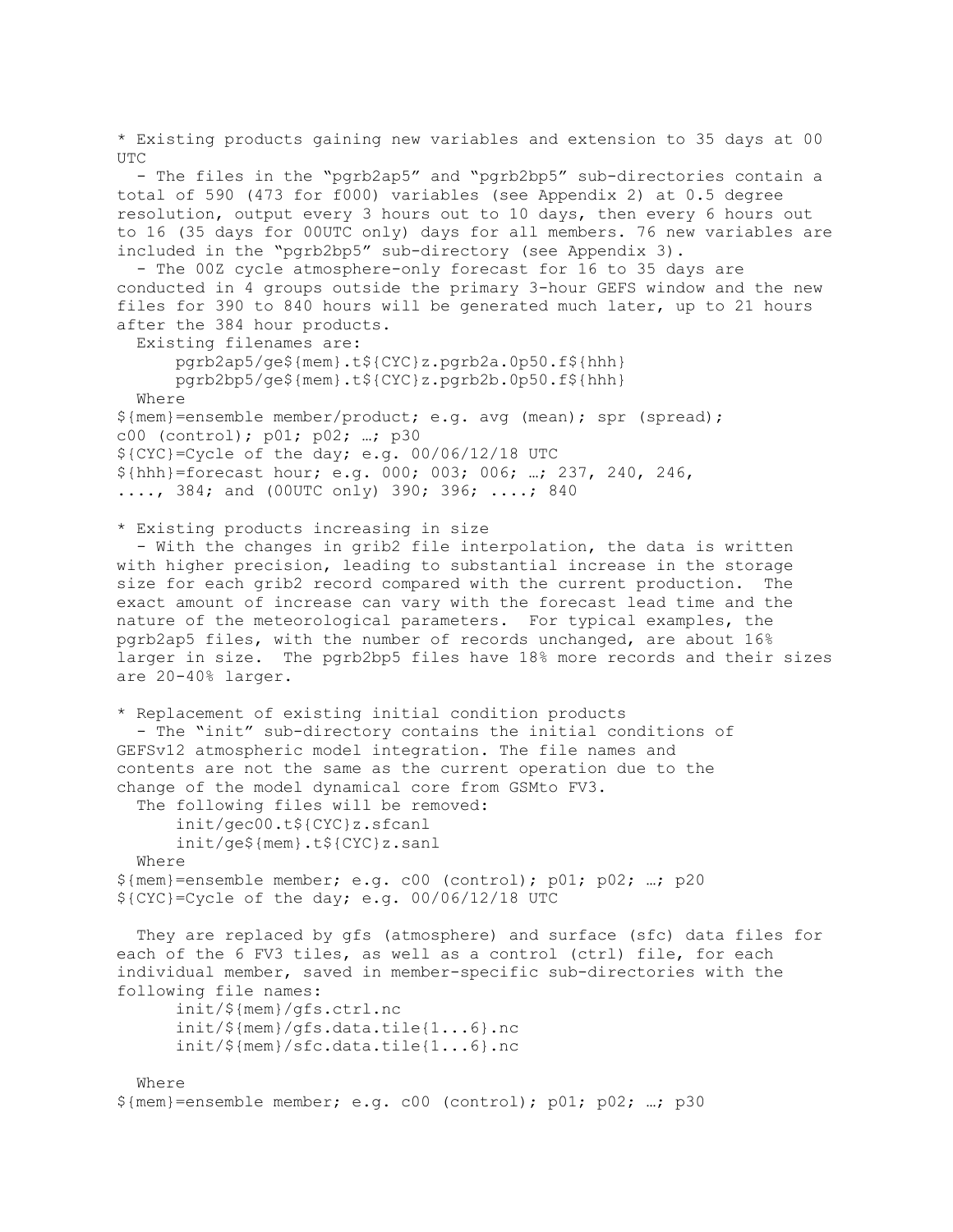E-3. Timing Changes for all Components

## \* GEFS-ATMOS

As a major change in the daily schedule of NCEP production suite, GEFS will have its time window expanded from approximately one hour to about 3 hours, starting about one hour earlier and finishing about one hour later. Consequently, the timing of product files availability are changed substantially. The files for 192 hour lead time will be available at about the same time as in current production, while the 000 hour products are about 57 minutes earlier and the 384 hour files 58 minutes later.

As stated previously, the 00Z cycle atmosphere-only forecast for 16 to 35 days are conducted in 4 groups outside the primary 3-hour GEFS window and the new files for 390 to 840 hours will be generated much later, up to 21 hours after the 384 hour products.

## \* GEFS-WAVE

As GWES becomes a component of GEFS v12 starting earlier and the output is written in separate files for each output hour, the existing gridded files of gefs/wave products for individual members will be available much earlier than those in the current production. For example, the f000 files will be about 140 minutes earlier. The f240 files will be about 30 minutes earlier. However, the files for mean/spread/prob and station time series will be later than the current production by approximately 40-45 minutes due to the extension of forecast range from 240 hours to 384 hours.

## \* GEFS-CHEM

For similar reasons, the gefs/chem aerosol products will also be delivered earlier than their NGAC counterparts in the current production. The range of the gap will be from 216 minutes earlier for the f000 files to 84 minutes delayed for the last output of 120 hours.

```
E-4. New and Changed Wave Products
   Under gens/prod/gefs.$PDY/$CYC/wave/
```
\* The "gridded" sub-directory contains all grib2 field products, including individual member output and ensemble mean, ensemble spread, and ensemble based probabilistic forecast files. The new products replace the previous data, providing a higher spatial resolution, 0.25 degree on a spherical grid, and include additional parameters (fields).

```
* Gridded grib2 file names for individual members will be 
changed from
       gwes${mem}.glo_30m.t${CYC}z.grib2
    to 
       gefs.wave.t${CYC}z.${mem}.global.0p25.f${hhh}.grib2
   Where
${mem}=ensemble member/product; e.g. avg (mean); spr (spread);
c00 (control); p01; p02; …; p30
${CYC}=Cycle of the day; e.g. 00/06/12/18 UTC
```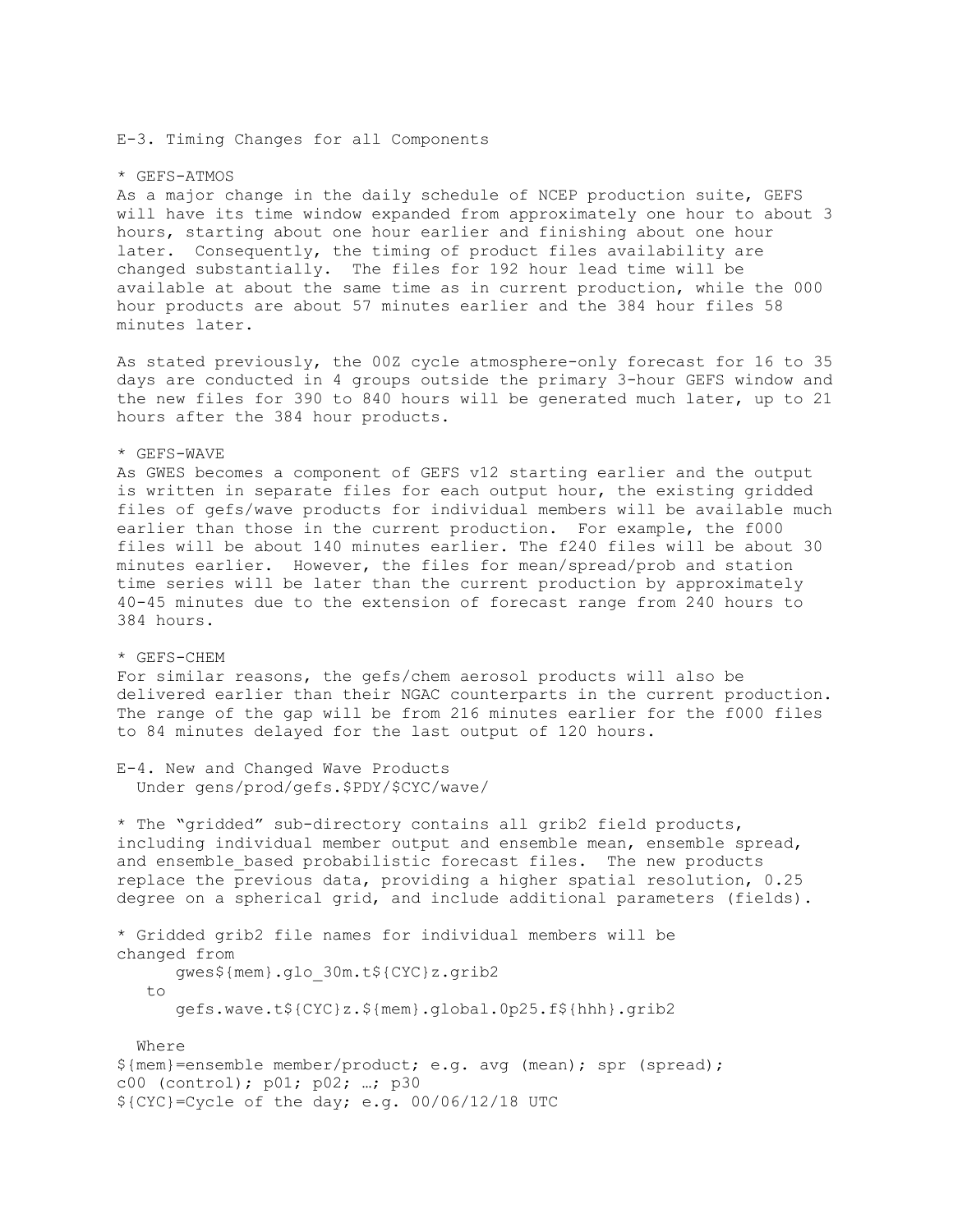```
${hhh}=forecast hour; e.g. 000; 003; 006; …; 237, 240, 246, 
...., 384
* The filenames for ensemble mean, ensemble spread and probabilistic
forecast, will be changed from
      gwes.mean.t${CYC}z.grib
      gwes.spread.t${CYC}z.grib
      gwes.probab.t${CYC}z.grib
    to
      gefs.wave.t${CYC}z.mean.global.0p25.f${hhh}.grib2
      gefs.wave.t${CYC}z.spread.global.0p25.f${hhh}.grib2
      gefs.wave.t${CYC}z.prob.global.0p25.f${hhh}.grib2
   Where
${CYC}=Cycle of the day; e.g. 00/06/12/18 UTC
${hhh}=forecast hour; e.g. 000; 003; 006; …; 237, 240, 246, 
...., 384
* The number of wave model parameters in gridded files will be expanded
from 19 to 23. The following new parameters will become available:
 - the zero-crossing period
 - mean wave direction
 - wave height for a third spectral swell partition
 - wave period for a third spectral swell partition
* The "station" sub-directory contains output at selected points (station
files) providing mean, spread and probability of exceedance of wave-
heights and periods and surface wind speeds for a selection of output
locations. Two-dimensional spectra and bulletins will no longer be made
available for individual members output.
* Average station data files will change names as follows:
  - Bulletins
Current Name: gwes.t${CYC}z.bull_tar<br>New name: gefs.wave.t${CYC}z.bul
                 gefs.wave.t${CYC}z.bull tar
  - Time series
Current Name: gwes.t${CYC}z.station_tar<br>New name: gefs.wave.t{CYC}z.station
                gefs.wave.t{CYC}z.station tar
  Where
${CYC}=Cycle of the day; e.g. 00/06/12/18 UTC
E-5. New and Changed Chemistry (Aerosol) Products
  Under gens/prod/gefs.$PDY/$CYC/chem/
* The "pgrb2ap25" sub-directory contains the 31 records (one for each of
31 two-dimensional aerosol species) files at 0.25 degree lat-lon
resolution. These files will be renamed.
Current name: ngac.t${CYC}z.a2df$(hhh).grib2
New name: gefs.chem.t${CYC}z.a2d_0p25.f${hhh}.grib2
   Where
${CYC}=Cycle of the day; e.g. 00/06/12/18 UTC
${hhh}=forecast hour; e.g. 000; 003; 006; …; 237, 240, 246,
```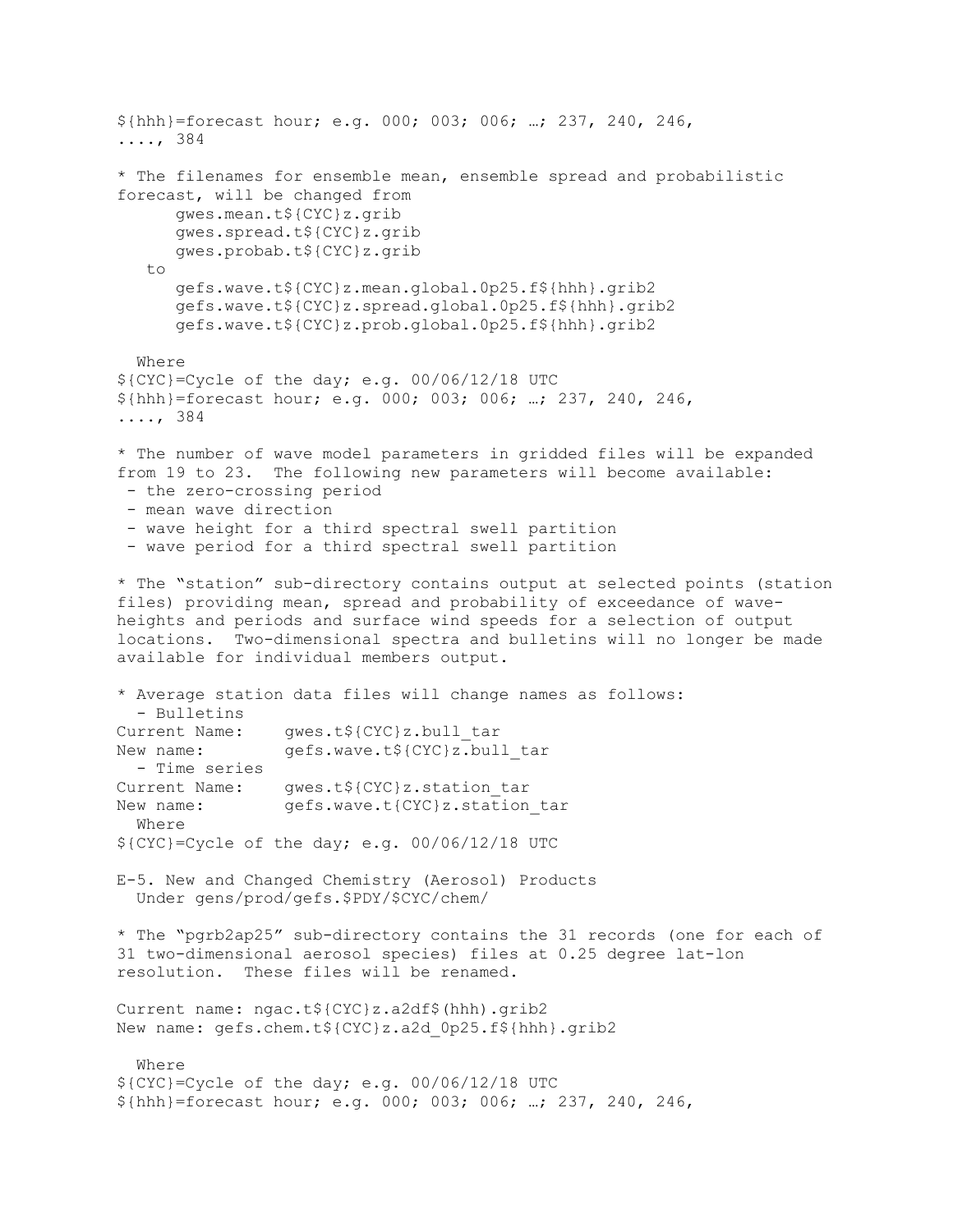...., 384 \* The "pgrb2ap5" sub-directory contains 960 records (15 parameters for all 64 hybrid model levels) at 0.5 degree lat-lon resolution. files will be renamed. Current name: ngac.t\${CYC}z.a3df\$(hhh).grib2 New name: gefs.chem.t\${CYC}z.a3d\_0p50.f\${hhh}.grib2 Where \${CYC}=Cycle of the day; e.g. 00/06/12/18 UTC \${hhh}=forecast hour; e.g. 000; 003; 006; …; 237, 240, 246, ...., 384 E-6. Discontinued Products on SBN/NOAAPORT, and NCEP and NWS FTP Web Services \* GEFS-atmos - All 1.0 degree(pgrb2a and pgrb2b and pgrb2 subdirectories), 1.25 degree (wafs sub-directory) and 2.50 degree (ensstat, pgrb2alr and pgrb2blr subdirectories) data are terminated. - The following analysis files in pgrb2ap5 and pgrb2bp5 subdirectories are terminated: ge\${mem}.t\${CYC}z.pgrb2a.0p50.anl ge\${mem}.t\${CYC}z.pgrb2b.0p50.anl Where \${CYC}=Cycle of the day; e.g. 00/06/12/18 UTC - The retention period of the GEFS output will be decreased from 8 days to 4 days. - GEFS 1.0 degree output will be discontinued on SBN/NOAAPORT feeds. The headers that will be removed are contained in the Public Information Statement 19-37 linked below. - Due to the discontinuation of the GEFS 1.0 degree output on the SBN/NOAAPORT, these products are also being removed from the NWS FTP server. ftp://tgftp.nws.noaa.gov/SL.us008001/ST.opnl/MT.ensg\_CY.\${CYC}/RD.\${PDY} will no longer be populated Where \${PDY}=YYYYMMDD {Year, Month, Day; e.g. 20200908} \${CYC}=Cycle of the day; e.g. 00/06/12/18 UTC Additional information on discontinuation of GEFS-atmos products is provided in the Public Information Statement 19-37 (released on December 2 2019) [https://www.weather.gov/media/notification/pns19-](https://www.weather.gov/media/notification/pns19-7gefs_product_removal.pdf) 7gefs product removal.pdf \* GEFS-wave - The following products will be removed from NCEP Web Services, including NOMADS grib filter, OpenDAP, and FTP. gwes\${mem}.gfs\_30m.t\${CYC}.wind gwes\${mem}.t\${CYC}z.bull\_tar.gz gwes\${mem}.t\${CYC}z.spec\_tar.gz bulls.t\${CYC} (directory with expanded bulletins)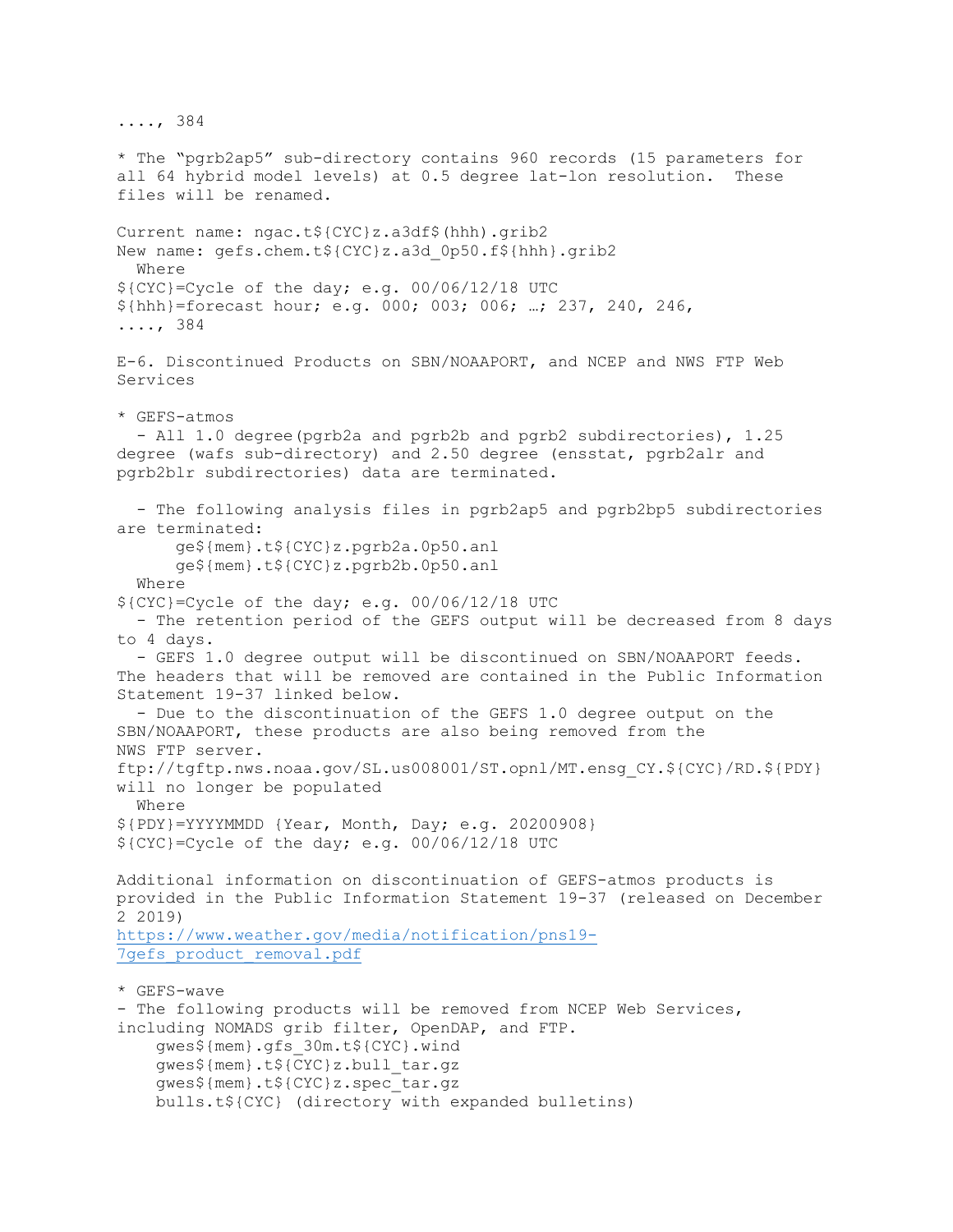Where  $\frac{1}{2}$  (mem}=ensemble member/product; e.g. avg (mean); spr (spread); c00 (control); p01; p02; …; p30 \${CYC}=Cycle of the day; e.g. 00/06/12/18 UTC

A full description of discontinued global wave ensemble products is provided in the Public Information Statement 20-20 of 4/7/20: [https://www.weather.gov/media/notification/pns20-20gwes\\_removal.pdf](https://www.weather.gov/media/notification/pns20-20gwes_removal.pdf)

\* GEFS-chem

- All 1.0 degree resolution outputs are terminated, and the aerosol variables will be available at a much higher resolution as described in  $E-5$ .

A consistent parallel feed of data from the new GEFS will become available on the para NOMADS NCEP server once the model is running in parallel or real time on the NCEP Weather and Climate Operational Supercomputing System (WCOSS). The parallel data will be available via the following URL: [https://para.nomads.ncep.noaa.gov/pub/data/nccf/com/gens/para/gefs.\\$PDY/\\$](https://para.nomads.ncep.noaa.gov/pub/data/nccf/com/gens/para/gefs.$PDY/$CYC/$COMPONENT)

[CYC/\\$COMPONENT](https://para.nomads.ncep.noaa.gov/pub/data/nccf/com/gens/para/gefs.$PDY/$CYC/$COMPONENT)

 Where \${COMPONENT}=sub-directory for each ensemble component; e.g. atmos/wave/chem

Specific information regarding the GEFSv12 implementation can be found in the NCEP Office of Director (OD) briefing and the evaluation of Global Ensemble Forecast System (GEFS) V12.0.0 here: <https://www.emc.ncep.noaa.gov/users/meg/gefsv12/>

Additional information:

[https://www.emc.ncep.noaa.gov/gmb/yzhu/html/imp/202003\\_imp.html](https://www.emc.ncep.noaa.gov/gmb/yzhu/html/imp/202003_imp.html) [https://ral.ucar.edu/sites/default/files/public/events/2019/8th-ncep](https://ral.ucar.edu/sites/default/files/public/events/2019/8th-ncep-ensemble-user-workshop/docs/01.4-zhou-xiaqiong-the-ncep-global-ensemble-forceast-system.pdf)[ensemble-user-workshop/docs/01.4-zhou-xiaqiong-the-ncep-global-ensemble](https://ral.ucar.edu/sites/default/files/public/events/2019/8th-ncep-ensemble-user-workshop/docs/01.4-zhou-xiaqiong-the-ncep-global-ensemble-forceast-system.pdf)[forceast-system.pdf](https://ral.ucar.edu/sites/default/files/public/events/2019/8th-ncep-ensemble-user-workshop/docs/01.4-zhou-xiaqiong-the-ncep-global-ensemble-forceast-system.pdf)

Disclaimer: NCEP would encourage all users to ensure their decoders are flexible and are able to adequately handle changes in content order, parameter fields changing order, changes in the scaling factor component within the Product Definition Section (PDS) of the GRIB files and also any volume changes which may be forthcoming. These elements may change with future NCEP model implementations. NCEP will make every attempt to alert users to these changes prior to any implementation.

Any questions, comments, or requests regarding this implementation should be directed to the contacts below. We will review any feedback and decide whether to proceed.

For questions regarding these changes, please contact:

Vijay Tallapragada NCEP/EMC Modeling and Data Assimilation Branch Chief [Vijay.Tallapragada@noaa.gov](mailto:Vijay.Tallapragada@noaa.gov)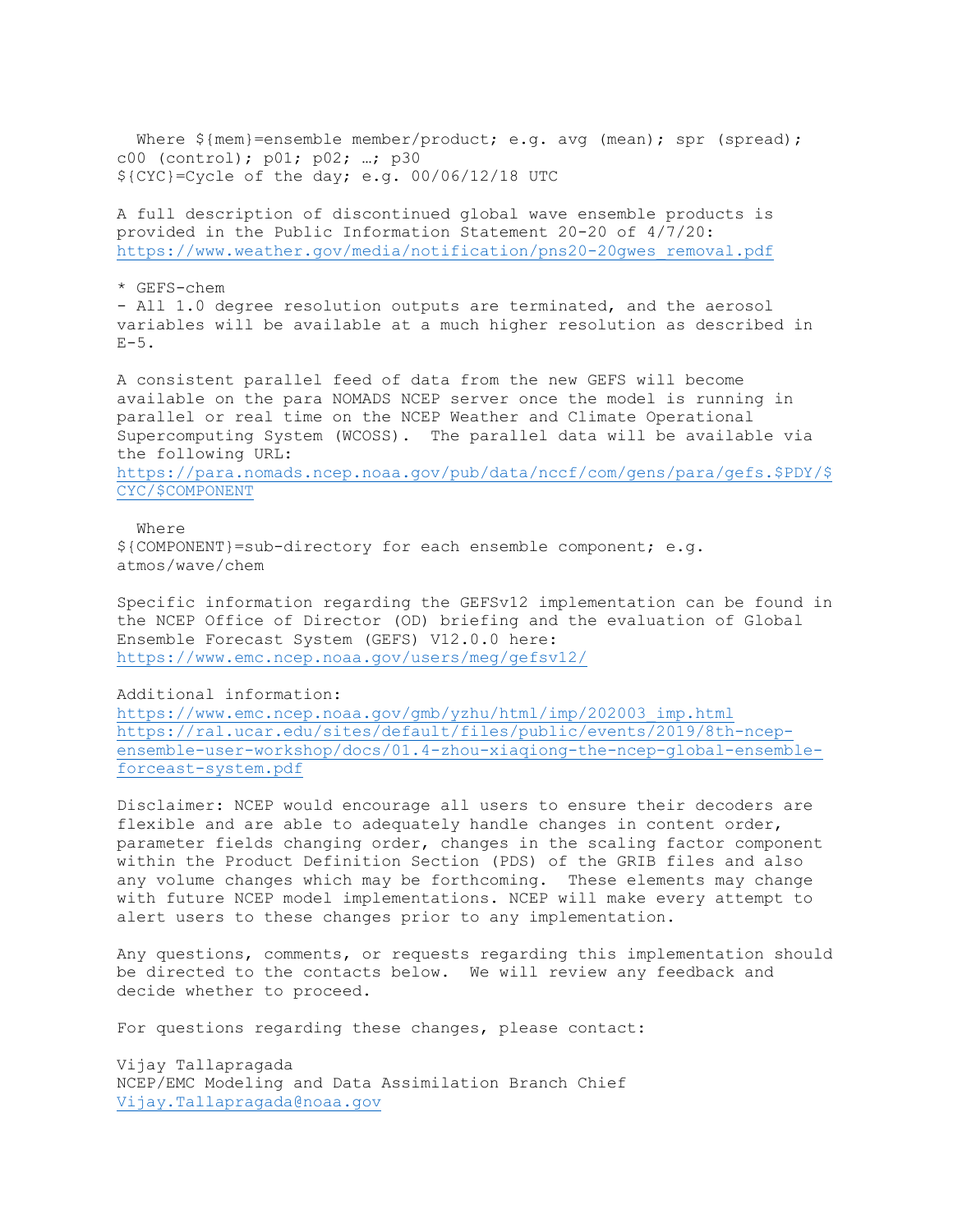Yuejian Zhu GEFS Project Lead NCEP/EMC Modeling and Data Assimilation Branch [Yuejian.Zhu@noaa.gov](mailto:Yuejian.Zhu@noaa.gov) For questions regarding the dataflow aspects, please contact: Anne Myckow NCEP/NCO Dataflow Team [ncep.pmb.dataflow@noaa.gov](mailto:ncep.pmb.dataflow@noaa.gov) =============================================================== Appendix 1: List of 35 selected variables for pgrb2sp25 files 1. Wind Gust(instantaneous) 2. Surface Pressure; 3. Surface Height(f000 only) 4. Soil Temperature at 0-10 cm; 5. Soil Moisture at 0-10 cm; 6. Water equiv. of accum. snow depth (WEASD) 7. Snow depth (SNOD); 8. Ice Thickness; 9. 2-meter Temperature (T2m); 10. 2-meter Dew-point Temperature; 11. 2-meter Relative Humidity; 12. 2-meter Maximum Temperature (Tmax); 13. 2-meter Minimum Temperature (Tmin); 14. 10-meter Zonal Wind; 15. 10-meter Meridional Wind; 16. Total precipitation; (APCP) 17. Categorical Snow; 18. Categorical Ice Pellets; 19. Categorical Freezing Rain; 20. Categorical Rain; 21. Latent heat net flux; 22. Sensible heat net flux; 23. Convective Available Potential Energy (CAPE) from Surface; 24. Convective Inhibition (CIN) from Surface 25. Precipitable Water (PWAT); 26. Total Cloud Cover (TCDC); 27. Downward shortwave radiation flux at surface; 28. Downward longwave radiation flux at surface; 29. Upward shortwave radiation flux at surface; 30. Upward longwave radiation flux at surface; 31. Upward longwave radiation flux from top of atmosphere; 32. Helicity at 0-3000m; 33. Convective Available Potential Energy (CAPE) 180-0 mb; 34. Convective Inhibition (CIN) 180-0 mb; 35. Pressure at Mean Sea Level (PRMSL);

Appendix 2: Complete list of 590 variables/products Total of 590 variables (shared documentation as an example of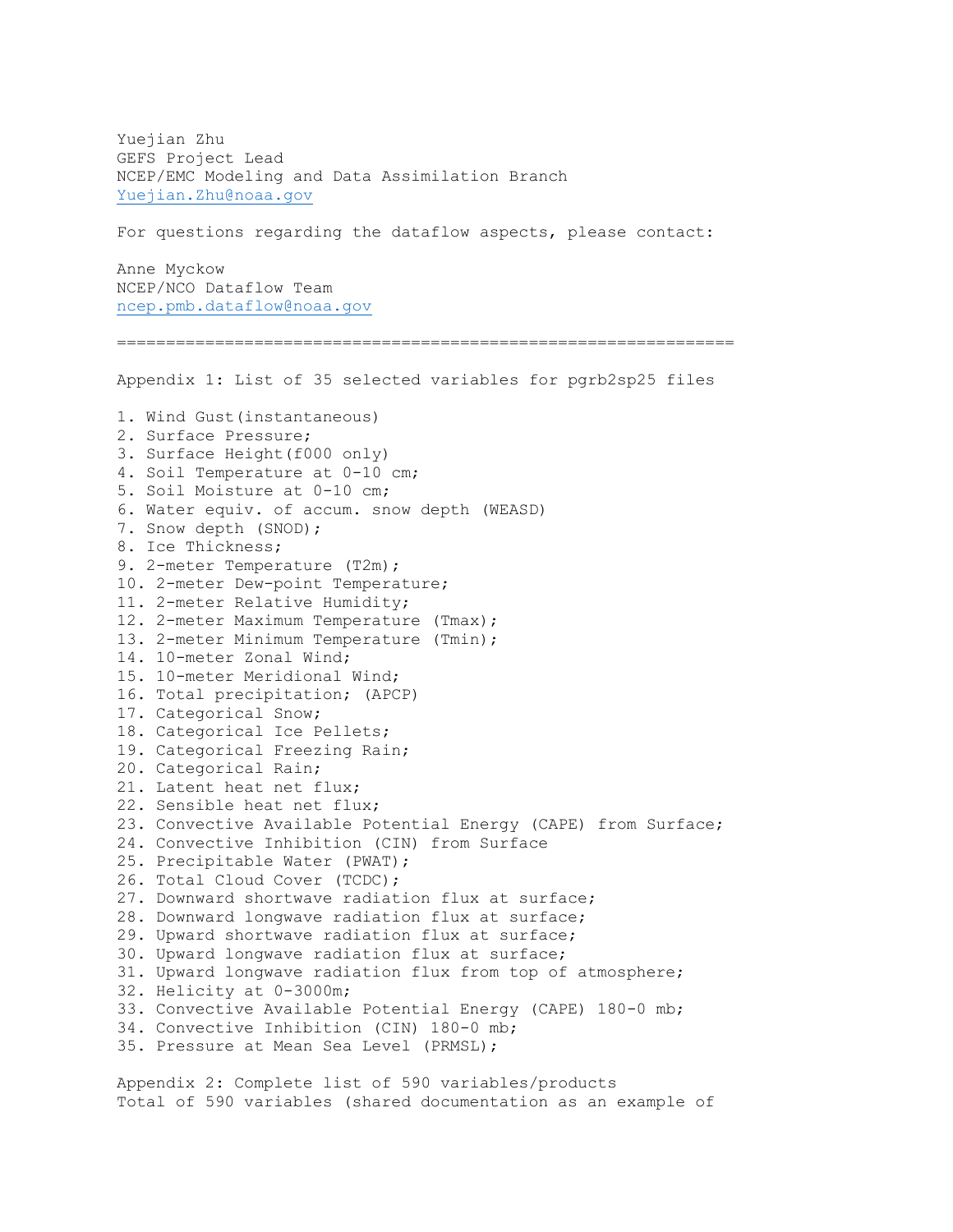```
variable list) at 0.5 degree lat-lon grid resolution
pgrb2ap5 - total 85 variables 
pgrb2bp5 - total 505 variables 
Appendix 3: 76 new variables
1. HGT On Cloud Ceiling (1)
2-3. Surface variables (SNOHF and SNOWC)(2)4-5. PV on isentropic levels
(310 and 350K levels)(2)6-10. Vertical velocity on pressure levels (10,
20, 30, 50, 70 hPa)(5)
11-22. More isentropic levels(U, V, T, PV at 450, 550 and 650 K levels)
(4x3=12)
23-52. More Pressure levels (H, T, U, V, q, w at 1, 2, 3, 5, 7 hPa
levels)(6x5=30)
53-76. Sigma levels (H, T, P, U, V, RH at lowest 4 sigma levels)(6x4=24)
Appendix 4: List of variables for GEFS-chem
2-dimensional variables (fields; total 31):
1. AER OPT DEP at340nm (total)
2. AER OPT DEP at440nm (total)
3. AER OPT DEP at550nm (total)
4. AER OPT DEP at670nm (total)
5. AER_OPT_DEP_at870nm (total)
6. AER_OPT_DEP_at1p63um (total)
7. AER OPT DEP at11p1um (total)
8. DUST AER OPT DEP at550nm
9. SEASALT AER OPT DEP at550nm
10. SULFATE AER OPT DEP at550nm
11. ORGANIC CARBON AER OPT DEP at550nm
12. BLACK CARBON AER OPT DEP at550nm
13. SSALBK Single Scattering Albedo [Numeric]
14. ASYSFK Asymmetry Factor [Numeric]
15. SCTAOTK_Total_at550nm
16. SCTAOTK_Dust_at550nm
17. SCTAOTK Seasalt at550nm
18. SCTAOTK_BC_at550nm
19. SCTAOTK_OC_at550nm
20. SCTAOTK_SULF_at550nm
21. DUST25 SFC MASS CON (dust pm2.5)
22. SEAS25 SFC MASS CON (sea salt pm2.5)
23. PM10_SFC_MASS_CON
24. PM25_SFC_MASS_CON
25. PM10_COL_MASS_DEN
26. PM25_COL_MASS_DEN
27. DUST_COL_MASS_DEN (PM2.5)
28. SEAS_COL_MASS_DEN (PM10)
29. BC COL MASS DEN
30. OC_COL_MASS_DEN
31. SULF_COL_MASS_DEN
3-dimensional variables (fields) (total 960 records)
```